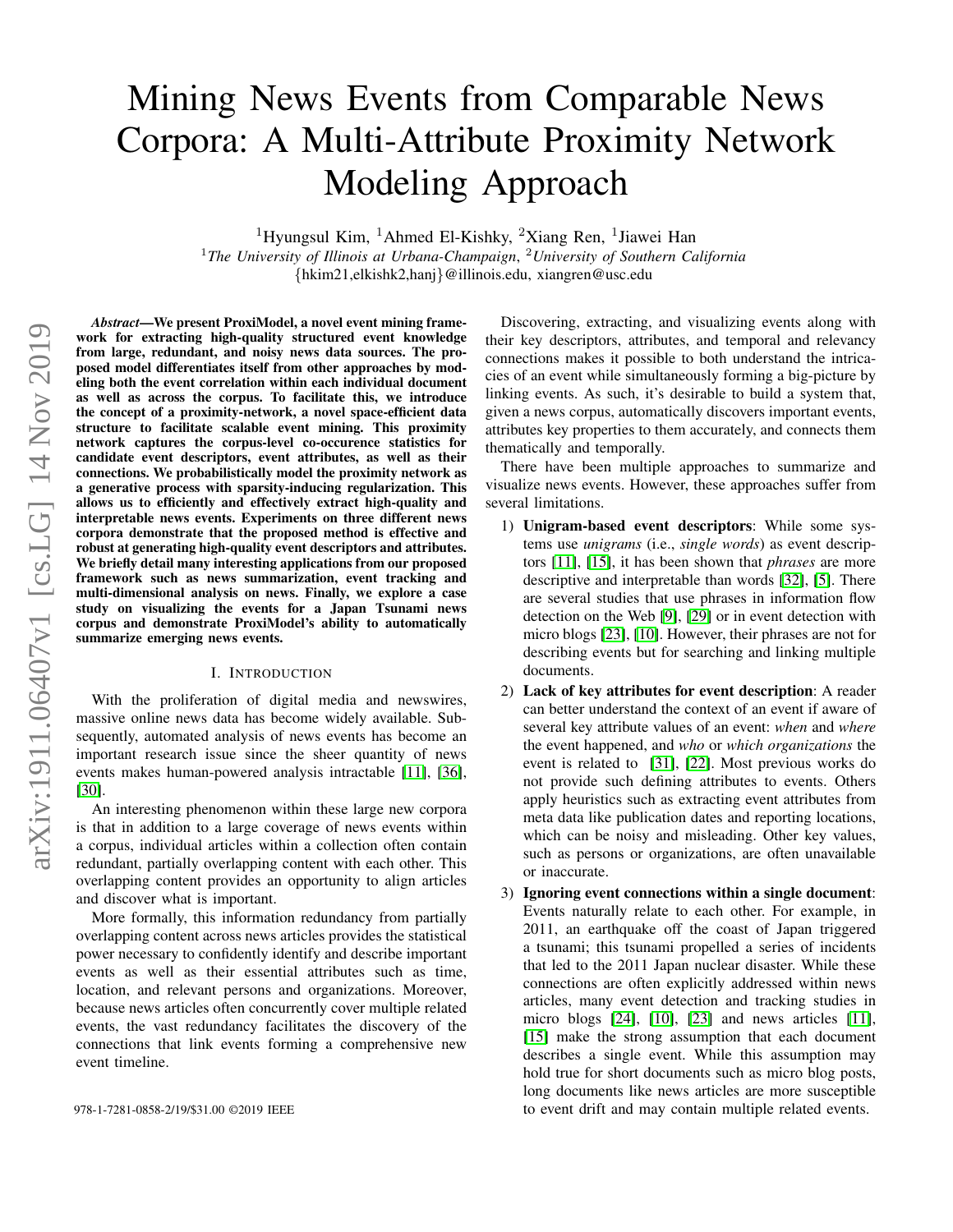

<span id="page-1-0"></span>Fig. 1. Events, their attributes and event connections for the 2011 Japan tsunami and nuclear accident. Automatically generated by ProxiModel.

Given the assumption that noisy news text corpora is plentiful and these corpora contain news articles of redundant and comparable content, we propose a model for (1) identifying key attributes and descriptors, (2) grouping them, and (3) denoising them to extract high-quality event knowledge. This new approach, ProxiModel (Proximity network-based generative model), leverages the notion of proximity: *If two instances co-occur in news articles closely and frequently, they have high proximity*. ProxiModel leverages this notion of proximity to model events, descriptors, attributes, and connections.

Fig. [1](#page-1-0) shows an example output of ProxiModel for a news collection covering the 2011 Japan tsunami and subsequent nuclear accident. There are 16 events shown, with automatically generated phrasal key descriptors and event attributes, where circle size represents the importance of events, and line width the strength of event connection.

By automatically identifying latent news events, their phrasal descriptors, attributes, and connections, ProxiModel provides an effective framework for organizing and exploring these huge amounts of data. This process is performed without understanding the semantic meaning of the content in the news articles. Instead, the method purely utilizes the interconnections between event attributes and their proximity. ProxiModel possesses several key qualities that differentiate it from other event detection methods and allow for high-quality event discovery and intuitive and interpretable organization of news: (1) it provides a big picture of events in news articles with rich information, which includes the importance of events, key phrasal descriptors, event attributes, and event connections, (2) it solely utilizes proximity information with regularized sparsity on model parameters to find correct event attributes and connections from text, and (3) it uses a scalable data structure, called a proximity network, that stores necessary information from news articles.

The remaining portion of the paper is organized as follows: Section [II](#page-1-1) introduces the preliminaries and definitions.



<span id="page-1-2"></span>Fig. 2. The representation of a document as a sequence of bases. NLP tools and a phrase mining algorithm are used to segment documents.

Section [III](#page-2-0) describes our construction of proximity networks, followed by our generative models and the model learning process. Our experimental setup and results are described in Section [IV.](#page-4-0) The related work is discussed in Section [V,](#page-8-0) and Section [VI](#page-8-1) concludes our study.

# II. PRELIMINARIES

<span id="page-1-1"></span>While bearing some similarities, event discovery has subtle differences from topic discovery or topic modeling. Traditionally, a topic is defined as a distribution of words [\[4\]](#page-9-13). An event, however, is associated with several key attributes including location, time, person, organization, and a set of descriptive phrases to denote theme.

We first examine several key attributes and primitives of events.

1. Time: Temporal expressions are extracted from documents and normalized to the form of the TIMEX3, which is a part of the TimeML annotation language [\[20\]](#page-9-14). Relative temporal expressions like "last night" and "yesterday" are also normalized by taking the report time or publication time of the document as the fixed reference time. For example, the word "today" in Figure [2](#page-1-2) is mapped to "2011/3/11" because of the publication date. In this paper, we informally refer to the extracted normalized time expressions as time.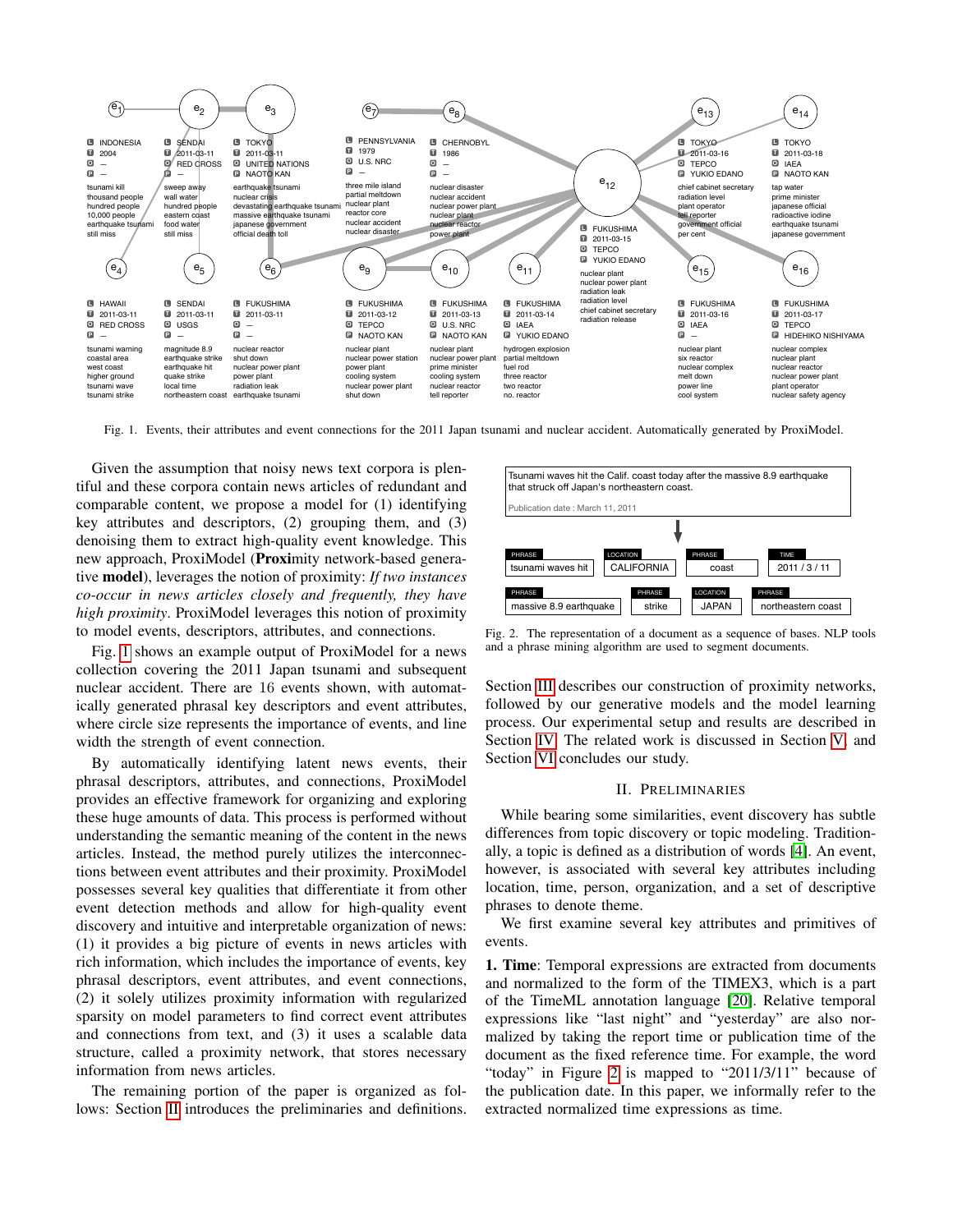

<span id="page-2-1"></span>Location Phrase Time Fig. 3. Statistical power of comparable news corpus: key information can be easily discovered by counting the occurrences of basis

2. Location: Locations are geo-political entities such as city, state, and country. They are extracted and normalized to their surface forms. For example, the word "Calif." is mapped to "CALIFORNIA" in Figure [2.](#page-1-2)

3. Person Extracted persons are not only public figures, but also private figures who are mentioned in news articles. For example, Jun-seok Lee, who was the captain of the sunken Sewol Ferry, is extracted. Co-references are also resolved within a document (e.g., Captain Lee is mapped to Jun-seok Lee).

4. Organization Companies, governments, and other organizations are extracted. An abbreviation of an organization is mapped to its full name if they are mentioned in the same document. For example, TEPCO is mapped to Tokyo Electric Power Company.

5. (Thematic) phrases: A phrase is a sequence of contiguous words that represents a meaningful semantic unit. Recently developed phrase mining algorithms such as ToPMine [\[5\]](#page-9-5) and SegPhrase [\[12\]](#page-9-15) perform fast, pruning-based frequent contiguous pattern mining and then statistically reason about the significance of the contiguous co-occurrence while applying context constraints to discover meaningful phrases. We use ToPMine [\[5\]](#page-9-5) to mine quality phrases representing the above dimensions as well as thematic phrases that form a thematic dimension as shown in Fig. [2.](#page-1-2)

For simplicity, we refer to any phrase, time, location, person, or organization as a *basis*. A document d is a sequence of segments  $\langle d_1, d_2, \ldots, d_k \rangle$ , where  $d_i$  corresponds to a basis. The order of segments corresponds to the order of original word tokens in the document. For a given comparable news corpus, we want to discover events defined as follows:

*Definition 1 (Event)*: An event, z, is a real-world occurrence represented as a 5-tuple  $\langle \eta_z, \phi_z^L, \phi_z^T, \phi_z^O, \phi_z^P \rangle$ , where  $\eta_z$  is the distribution over all phrases,  $\phi_z^L$  is that (distribution) over all locations,  $\phi_z^T$  is that over all time,  $\phi_z^O$  is that over all organizations, and  $\phi_z^P$  is that over all persons.

## III. EVENT MINING

<span id="page-2-0"></span>In this section, we introduce the concept of a proximity network and demonstrate the process of generating one from a comparable news corpus. We then propose an event mining method that operates efficiently on the constructed proximity network.

#### *A. Comparable News Corpus*

In NLP tasks such as machine translation, a comparable corpus is a corpus consisting of documents on similar topics [\[2\]](#page-9-16). Similarly, we define a comparable news corpus is a collection of news articles that cover related events. Manually



<span id="page-2-2"></span>Fig. 4. An example of proximity networks from the Japan Tsunami corpus. There are three types of nodes:  $\bigcirc$ : a phrase node,  $\Diamond$ : a location node, and  $\square$ : a time node. Line thickness indicates the weight of the corresponding edge in log scale.

obtaining such corpora is relatively simple and can be done, for example, by simply using keyword search on a news database. Given that such a corpus is curated using a few key-word searches, the resultant comparable news corpus contains many documents with partially repeated information and common phrases for important events. These documents with their overlapping pieces of information can aid in analyzing and understanding the underlying events that these documents detail.

Here we briefly illustrate the potential of a collective analysis on a comparable news corpus, with two simple but incomplete analysis methods. The first is counting the occurrences of key attributes such as locations, phrases, and time as shown in Fig. [3.](#page-2-1) The second is by counting redundant information across the news articles about Japan tsunami in 2011, the peaks show important information in each dimension.

Unfortunately, such peaks, generated from document-level co-occurrences of key attributes may be inaccurate and are as such unsuitable for extracting events. For example, a hydrogen explosion in a nuclear power plant happened in Fukushima on March 14, 2011. The phrase "hydrogen explosion", however, has high co-occurrence with "2011-03-11" because most of the news articles mentioned the earthquake on March 11, 2011 to address the cause of the damaged nuclear power plant. To avoid these problems, events should be resolved by considering the *proximity* of bases within documents.

### <span id="page-2-3"></span>*B. Proximity Network*

Proximity is a measure of how close two terms occur in a document or a passage. This measure has been successfully adopted in many different tasks including word association [\[33\]](#page-9-17), [\[34\]](#page-9-18), document retrieval [\[13\]](#page-9-19), [\[35\]](#page-9-20), named entity retrieval and expert finding [\[3\]](#page-9-21), [\[19\]](#page-9-22).

Proximity is an important cue for estimating the strength of association between two bases, in which a strong association between two bases indicates they belong to the same event. For example, in the Japan Tsunami news corpus, we find time expressions of 2011/03/11 near earthquake hit phrase frequently: This is the time when a massive earthquake hit Japan. In addition, we find the phrase radiation leak around mentions of the location Fukushima more often than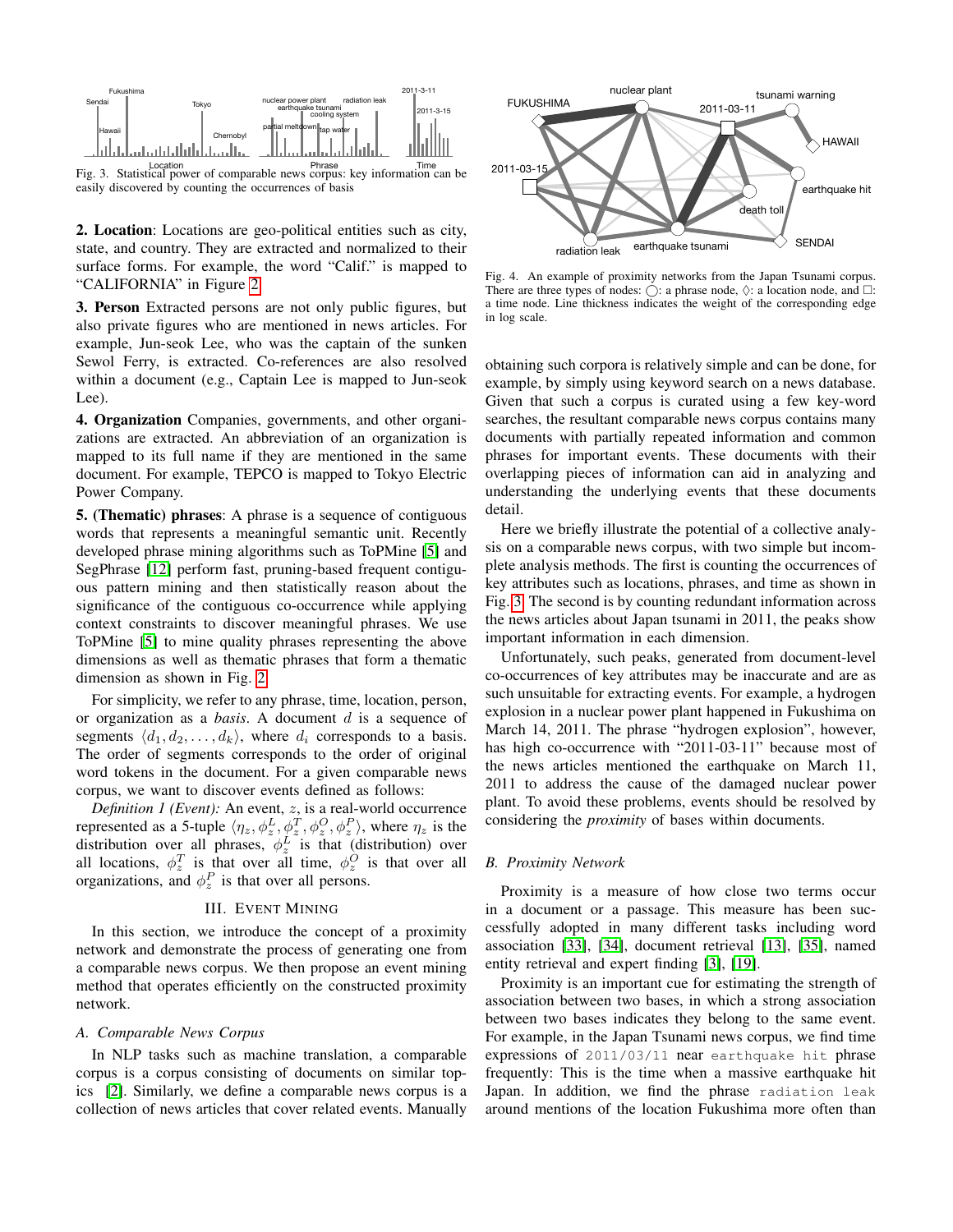other locations: Similarly, Fukushima is the city where crippled nuclear power plants had radiation leaks.

We want to collect such evidence or associations between bases in an efficient way by constructing an information network that we refer to as a *proximity network*. We define a proximity network as a heterogenous network with different types of nodes and edges between them. The set of nodes in the proximity network is the set of bases in a given corpus C, and the weight of an edge between two nodes is based on proximity between the nodes as follows.

$$
e_{x,y} = \sum_{d \in \mathcal{C}} \sum_{1 \leq i < j \leq N_d} \delta_d(i,x) \delta_d(j,y) k(i,j),
$$

where  $\delta_d : \mathbb{N} \times \mathcal{B} \to \{0, 1\}$  is an indicator function and  $k(i, j)$ is a proximity kernel such that

$$
\delta_d(i, x) = \begin{cases} 1 & \text{if segment at position } i \text{ in } d \text{ corresponds to } x \\ 0 & \text{otherwise} \end{cases}
$$

$$
k(i,j) = exp \left[ \frac{-(i-j)^2}{2\sigma^2} \right]
$$

Note that  $\sigma$  is a constant that controls the propagation scope of each segment. A proximity network with small  $\sigma$  captures very different information from one with large  $\sigma$ . We will use two proximity networks with different  $\sigma s$  to model different information as discussed in the next section.

An example of proximity networks is shown in Figure [4,](#page-2-2) generated from the Japan Tsunami corpus with  $\sigma = 1$ . It shows strong proximity between FUKUSHIMA and nuclear plant and between earthquake tsunami and 2011-03-11. If one tries to cluster the nodes in the figure based on the edges, such clustering may yield three clusters as follows:

- 1) { 2011-03-15, FUKUSHIMA, radiation leak, earthquake tsunami, nuclear plant }
- $2)$  { 2011-03-11, SENDAI, earthquake tsunami, death toll, earthquake hit }
- 3) { 2011-03-11, HAWAII, tsunami warning }

We posit that some latent parameters guide the formation of clusters of nodes. As such, we model such latent parameters as events and describe how to best infer these latent events in the following section.

A proximity network constructed from the corpus could be noisy and dense without post-processing. Since our corpus has partially repeated news articles and important links get greater weights, we use link minimum support  $(l_{minsup})$  to remove infrequent links (i.e., whose weights are less than  $l_{minsup}$ ). This truncation not only removes noise in the network, but also makes the network sparse, where modeling becomes more efficient in relation to time and space.

## *C. Proximity Network Generative Models*

In this section, we describe the *Proximity Network Generative Model* (ProxiModel). Proximity networks have pairwise proximity information among bases. Unlike previous studies that use heuristic proximity metrics [\[33\]](#page-9-17), [\[34\]](#page-9-18), [\[13\]](#page-9-19), [\[35\]](#page-9-20), [\[19\]](#page-9-22), we learn latent parameters from proximity to model events. Specifically, we design a probabilistic model for proximity networks to model events, in which edges in the networks

 Radiation leaked from a crippled nuclear plant in tsunami ravaged northeastern **Japan** after a third reactor was rocked by an explosion *Tuesday* and a fourth caught fire in a dramatic escalation of the 4-dayold catastrophe. The government warned anyone nearby to stay indoors to avoid exposure. In a nationally televised statement, Prime Minister **NAOTO KAN** said radiation has spread from four reactors of the **FUKUSHIMA** Dai-ichi nuclear plant in **FUKUSHIMA PROVINCE**, one of the hardest-hit in *Friday's* 9.0-magnitude earthquake and ensuing tsunami. It is the first time that such a grave nuclear threat has been raised in the world since a nuclear power plant in **CHERNOBYL**, **RUSSIA** exploded in *1986*.

<span id="page-3-0"></span>03/15/2011, SOMA, JAPAN (Associated Press)

Fig. 5. An example news article: phrases are in red, named entities are in bold, and temporal expressions are in italic and underlined.

are created according to a generative process. In order to model events with descriptors, attributes, and connections, we construct two proximity networks  $N_s$  and  $N_l$ , with small  $\sigma_s$ and large  $\sigma_l$  values, from an input corpus.

**Proximity Network**  $N_s$ :  $\sigma_s$  is set smaller than  $\sigma_l$  to capture proximity within a smaller propagation scope. This proximity network is mainly used to learn event descriptors and attributes. It only has edges with at least one phrase end node. In other words, it only has edges consisting of phrase-phrase, phrase-time, phrase-location, phrase-organization, or phrase-person.

**Proximity Network**  $N_l$ :  $\sigma_l$  is set greater than  $\sigma_s$  to capture proximity within a larger propagation scope. This proximity network is mainly used to learn event connections. It only has edges with two phrase end nodes. In other words, it has only edges of phrase-phrase.

Our Assumptions: In the generative model, we encode our assumptions as follows:

- <span id="page-3-1"></span>1) Two phrases for the same event have high proximity in  $N_{s}$ .
- <span id="page-3-2"></span>2) A phrase and an event attribute for the same event have high proximity in  $N_s$ .
- <span id="page-3-3"></span>3) Two phrases from different events have high proximity in  $N_l$  if the events are connected
- 4) Each event has a few event attributes of the same type.
- 5) There are only a few event connections.

Note that two phrases for the same event have high proximity in  $N_l$  as well as in  $N_s$  because of the Gaussian kernel.

We first address the assumptions with an example news article in Figure [5.](#page-3-0) The news article mainly reports the leaked radiation from a crippled nuclear power plant in Fukushima, Japan, which happened on March 15, 2011.

The article also mentions a main cause of the damages in the nuclear power plant—a massive earthquake hit Japan in March 11, 2011 which caused strong tsunamis that damaged the nuclear power plant. For example, radiation leaked and crippled nuclear plant have high proximity in  $N_s$  as an example of Assumption [1.](#page-3-1) 9.0-magnitude earthquake and Friday have high proximity in  $N_s$  as an example of Assumption [2.](#page-3-2) In addition, 9.0-magnitude earthquake and crippled nuclear plant have high proximity in  $N_l.$ 

*1) Generative Process:* In our generative model, we convert the edge weights in  $N_s$  and  $N_l$  to multigraphs as follows: The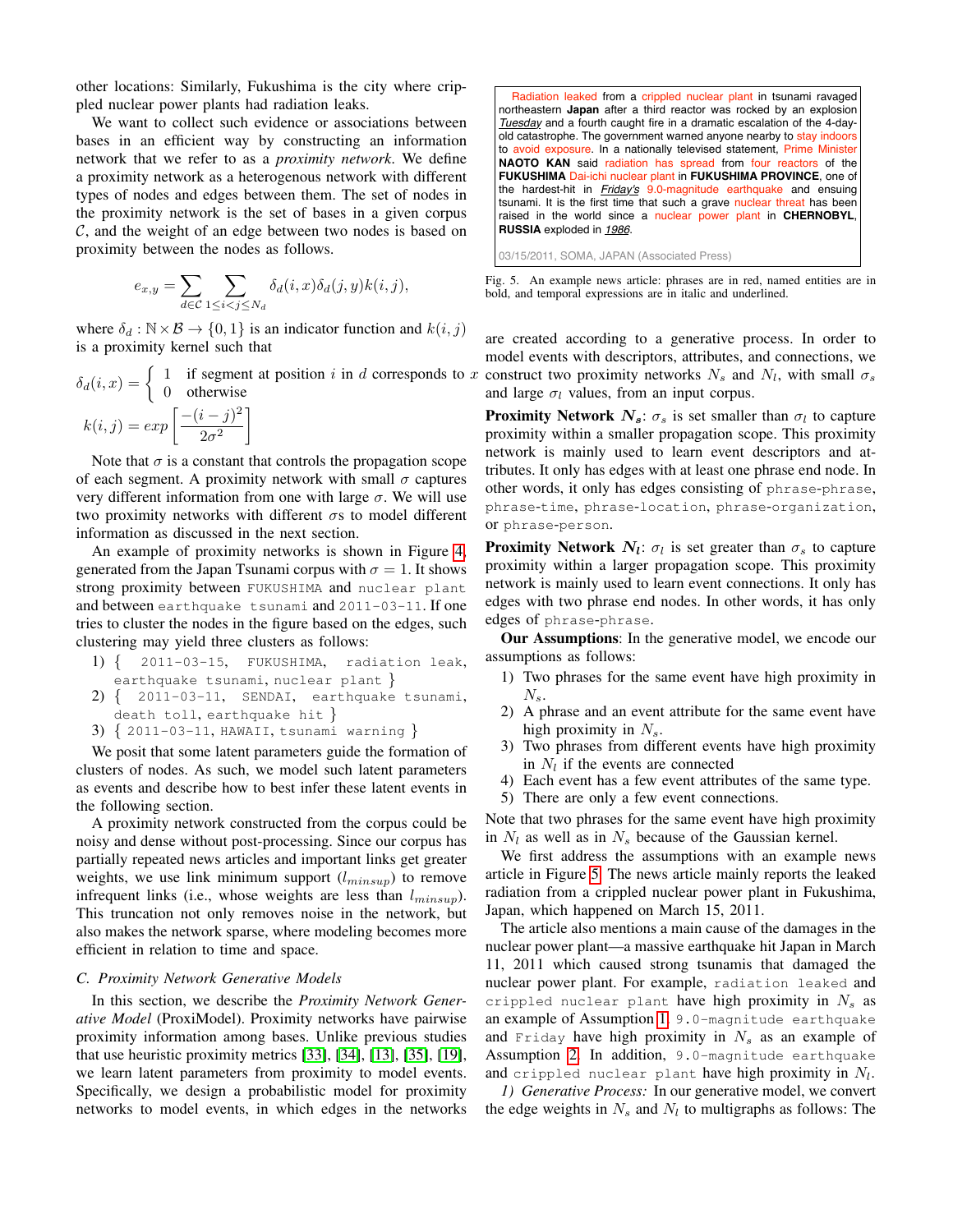number of edges between two nodes is equal to the integer part of the weight in the original network. We denote the total number of edges in  $N_s$  and  $N_l$  by  $n_s$  and  $n_l$  respectively.

We define a generative process for edges in  $N_s$  and  $N_l$ as shown in Algorithm [1.](#page-5-0) In  $N_s$ , each edge belongs to one event, indicating two end points belong to the event. In  $N_l$ , end points of each edge can belong to different events as well as the same event. See Figure [6](#page-5-1) for a graphical representation of the model.

In this generative model, we can derive the distribution of the number of edges between any two nodes in  $N_s$ . Generating an edge between a phrase-i node and an attribute-j node of type  $t$  in event  $z$  can be modeled as a Bernoulli trial with a success probability of  $\theta_z \rho^t \eta_{z,i} \phi^t_{z,j}$ . When  $n_s$  is large, the total number of successes,  $e_{i,j,z}^{s,t}$  asymptotically follows a Poisson distribution [\[27\]](#page-9-23) as follows:

$$
e_{i,j,z}^{s,t} \sim Poisson(n_s \theta_z \rho^t \eta_{z,i} \phi_{z,j}^t).
$$

Due to the additive property of Poisson distribution, we can derive that the observed variable  $e_{i,j}^{s,t}$  follows a Poisson distribution as follows:

$$
e_{i,j}^{s,t} = \sum_{z} e_{i,j,z}^{s,t} \sim Poisson(\sum_{z} n_s \theta_z \rho^t \eta_{z,i} \phi_{z,j}^t).
$$

Thus, given the model parameters, the probability of all observed edges in  $N_s$  is

$$
\mathcal{L}_s = p(\{e_{i,j}^{s,t}\}|\theta, \rho, \eta, \phi) = \prod_{i,j,t} \frac{(\mu_s^{i,j,t})^{e_{i,j}^{s,t}} exp(-\mu_s^{i,j,t})}{e_{i,j}^{s,t}!},
$$

where  $\mu_s^{i,j,t} = \sum_z n_s \theta_z \rho^t \eta_{z,i} \phi_{z,j}^t$ .

Similarly, we can derive the distribution of the number of edges between any two nodes in  $N_l$ .

$$
e_{i,j}^l = \sum_{z_1,z_2} e_{i,j,z_1,z_2}^l \sim Poisson(\sum_{z_1,z_2} n_l \varphi_{z_1,z_2} \eta_{z_1,i} \eta_{z_2,j}).
$$

Thus, given the model parameters, the probability of all observed edges in  $N_l$  is

$$
\mathcal{L}_l = p(\{e_{i,j}^l\}|\varphi, \eta) = \prod_{i,j} \frac{(\mu_l^{i,j})^{e_{i,j}^l} exp(-\mu_l^{i,j})}{e_{i,j}^l},
$$

where  $\mu_l^{i,j} = \sum_{z_1, z_2} n_l \varphi_{z_1, z_2} \eta_{z_1, i} \eta_{z_2, j}$ .

The overall probability of all observed edges in  $N_s$  and  $N_l$ is

 $\mathcal{L} = \mathcal{L}_s \cdot \mathcal{L}_l.$ 

We encode Assumptions [1](#page-3-1) and [2](#page-3-2) in the generative process of  $N_s$ , and Assumption [3](#page-3-3) in the generative process of  $N_l$ .

To model the assumptions that each event has only a few event attributes and there are only few event connections, we introduce sparse regularization on model parameters as priors.

We impose an *apriori* probability on the parameters given by

$$
\mathcal{L}' \propto \mathcal{L} \cdot p(\phi) \cdot p(\varphi), \tag{1}
$$

where  $p(\phi) = e^{-\sum_z \sum_t \alpha_t \mathcal{H}(\phi_z^t)}, p(\varphi) = e^{-\beta \mathcal{H}(\varphi)}, \mathcal{H}(x)$  is the Shannon's entropy of distribution x, and  $\alpha_t$  and  $\beta$  are sparse prior weights. With higher values of  $\alpha_t$  and  $\beta$ , event attributes and connections have lower entropy, i.e. are sparser.

*2) Parameter Learning:* We learn the model parameters by the Maximum Likelihood (ML) principle. To deal with the normalization constants of the prior probabilities, the log-likelihood of Eq [\(1\)](#page-4-1) must be augmented by appropriate Lagrange multipliers:  $Q = \log \mathcal{L}' +$  $\lambda_{\theta} \left( \sum_{z} \theta_{z} - 1 \right) + \lambda_{\rho} \left( \sum_{t} \rho_{t} - 1 \right) + \sum_{z} \lambda_{\eta}^{z} \left( \sum_{i} \eta_{z,i} - 1 \right) +$  $\sum_{t,z}\lambda_\phi^{t,z}\left(\sum_i\phi_{z,i}^t-1\right)+\lambda_\varphi\left(\sum_{z_1,z_2}\varphi_{z_1,z_2}-1\right)$ 

Then, we maximize  $Q$  using an Expectation-Maximization (EM) algorithm that iteratively infers the model parameters.

The E-step calculates the expected number of edges:

$$
\hat{e}_{i,j,z}^{s,t} = e_{i,j}^{s,t} \frac{\theta_z \eta_{z,i} \phi_{z,j}^t}{\sum_k \theta_k \eta_{k,i} \phi_{k,j}^t}
$$
(2)

$$
\hat{e}_{i,j,z_1,z_2}^l = e_{i,j}^l \frac{\varphi_{z_1,z_2} \eta_{z_1} \eta_{z_2}}{\sum_{k_1,k_2} \varphi_{k_1,k_2} \eta_{k_1} \eta_{k_2}}
$$
(3)

In the M-step, the update equations for  $\theta_z$ ,  $\rho_t$ , and  $\eta_{z,i}$  are given by

$$
\theta_z = \frac{\sum_{i,j,t} \hat{e}_{i,j,z}^{s,t}}{n_s}, \quad \rho_t = \frac{\sum_{i,j,z} \hat{e}_{i,j,z}^{s,t}}{n_s}, \tag{4}
$$

<span id="page-4-2"></span>
$$
\eta_{z,i} = \frac{\sum_{j,t} \hat{e}_{i,j,z}^{s,t} + \sum_{j,z_2} \hat{e}_{i,j,z,z_2}^l}{\sum_{k,j,t} \hat{e}_{k,j,z}^{s,t} + \sum_{k,j,z_2} \hat{e}_{k,j,z,z_2}^l}
$$
(5)

In the M-step, maximization of Q with respect to  $\phi$  and  $\varphi$  leads to different sets of equations due to their priors and Lagrange multipliers:

$$
\frac{1}{\phi_{z,i}^t} \sum_j \hat{e}_{i,j,z}^{s,t} - n_s \theta_z + \alpha_t \log \phi_{z,i}^t + \alpha_t + \lambda_{\phi}^{t,z} = 0 \quad (6)
$$

$$
\frac{1}{\varphi_{z_1, z_2}} \sum_{i,j} \hat{e}_{i,j,z_1,z_2}^l - n_l + \beta \log \varphi_{z_1, z_2} + \beta + \lambda_\varphi = 0. \tag{7}
$$

The above set of simultaneous transcendental equations for  $\phi$  and  $\varphi$  can be solved using the Lambert's W function similar to [\[28\]](#page-9-24).

$$
\phi_{z,i}^t = \frac{-\sum_j \hat{e}_{i,j,z}^{s,t}/\alpha_t}{\mathcal{W}(-\sum_j \hat{e}_{i,j,z}^{s,t} e^{1-n_s\theta_z/\alpha_t + \lambda_{\phi}^{t,z}/\alpha_t}/\alpha_t)},\qquad(8)
$$

where equations Eq. [\(6\)](#page-4-2) and Eq. [\(8\)](#page-4-3) form a set of fixed-point iterations for  $\lambda_{\phi}^{t,z}$ , and thus the M-step for finding  $\phi_{z,i}^{t}$ .

Similarly, we can get the following update equation for  $\varphi_{z_1,z_2}$ :

$$
\varphi_{z_1, z_2} = \frac{-\sum_{i,j} \hat{e}_{i,j,z_1,z_2}^l/\beta}{\mathcal{W}(-\sum_{i,j} \hat{e}_{i,j,z_1,z_2}^l e^{1 - n_l/\beta + \lambda_\varphi/\beta}/\beta)}.
$$
(9)

### <span id="page-4-3"></span>IV. EXPERIMENTS

<span id="page-4-1"></span><span id="page-4-0"></span>In this section, we evaluate ProxiModel on a variety of news article corpora. We begin by first describing the comparable news corpora we collected for our evaluation, then showing the quality of event descriptors and attributes generated by ProxiModel, when compared to baselines. After evaluating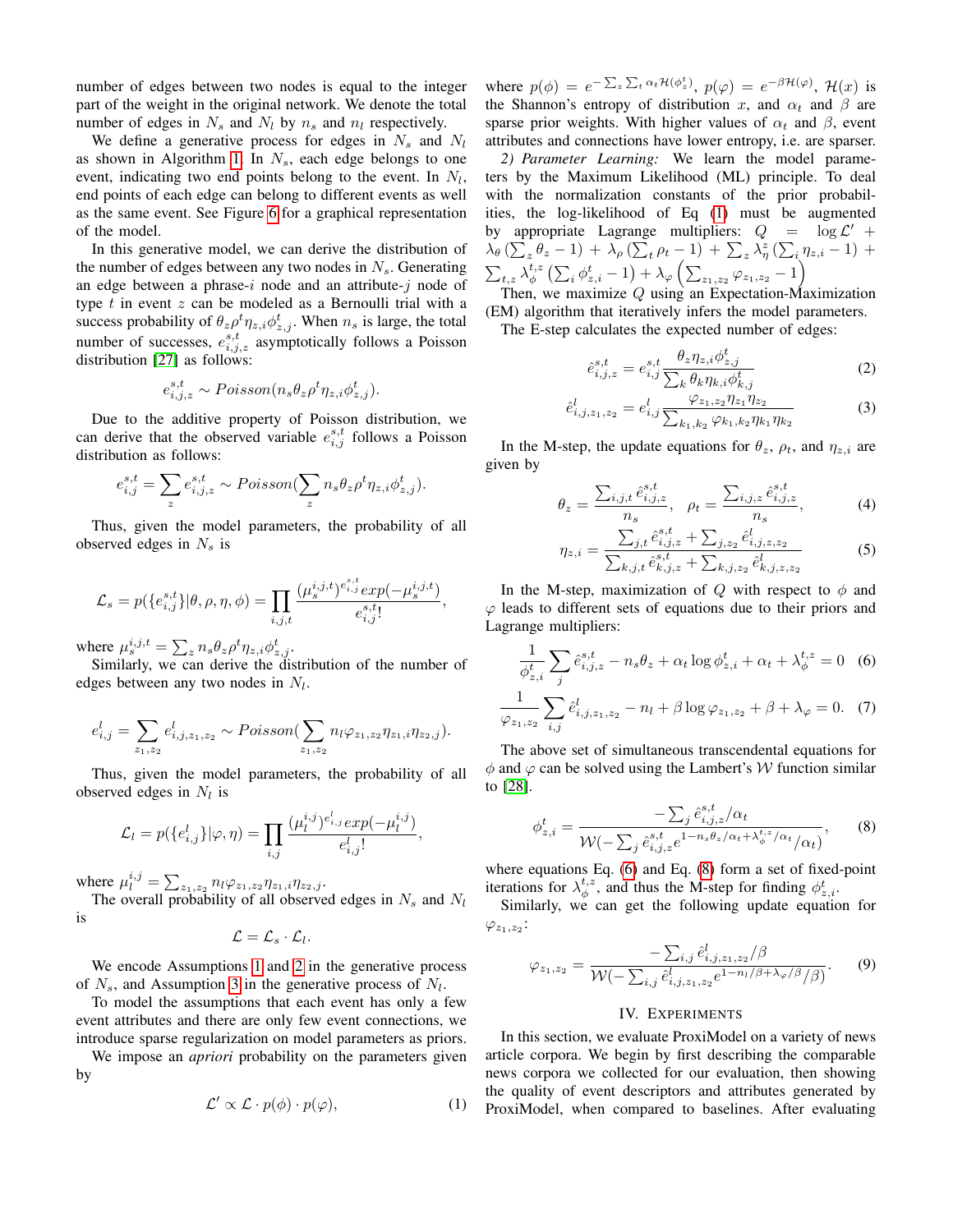## <span id="page-5-0"></span>Algorithm 1 Proximity Link Generative Models

1: for all edge  $e_i$  in  $N_s$  do 2: Draw an event  $z_i \sim Multi(\theta)$ 3: Draw a type  $t_i$  ∼  $Multi(\rho)$ 4: Draw a phrase  $p_i \sim Multi(\eta_{z_i})$ 5: Draw an attribute  $x_i \sim Multi(\phi_{z_i}^{t_i})$ 6: end for 7: for all edge  $e_i$  in  $N_l$  do 8: Draw a pair of events  $w_j \sim Multi(\varphi)$ 9: Draw a phrase  $y_{j,1} \sim Multi(\eta_{w_{j,1}})$ 10: Draw a phrase  $y_{j,2} \sim Multi(\eta_{w_{j,2}})$ 11: end for



<span id="page-5-1"></span>Fig. 6. A generative model for  $\sigma_s$ -proximity network $(N_s)$  and  $\sigma_l$ -proximity  $network(N_l)$ 

the quality of our events, we benchmark the efficiency of our algorithm. We demonstrate the efficiency gains of constructing a compact network for a corpus (without document-level representation) as we increase the number of documents. In addition, we show how using a link minimum support threshold reduces the runtime while maintaining high-quality attributes. Since we have three technical parameters—noise reduction, proximity and sparsity—that affect the quality of event descriptors and attributes as well as method efficiency, we perform parameter studies by varying these parameters to highlight the effects of proximity and sparsity.

Finally, by applying our methodology and extracting key event descriptors and event attributes, we demonstrate how one can construct an event storyline detailing the timeline of events.

# *A. Datasets*

We evaluate each method on three news corpora, collected from a variety of news agencies through NewsBank<sup>[1](#page-5-2)</sup>, which cover different distinct topical content.

- Sewol Ferry (2014): The sinking of Sewol ferry occured on April 16, 2014, en route from Incheon to Jeju. We searched articles with "Sewol Korea" keywords, and collected 1,520 articles published from April 15, 2014 to June 30, 2014.
- Japan Tsunami (2011): A massive 8.9-magnitude earthquake shook Japan on March 11, 2011, causing a devastating tsunami to the coast of Japan. We searched articles with "Japan Tsunami" keywords, and collected 21,528 articles published from March 11, 2011 to April 11, 2011.
- <span id="page-5-2"></span>• Multiple (2014): This dataset has multiple news stories, including Ebola outbreak, the 2014 Winter

| Dataset       | Articles | Words   | TIME  | <b>GPE</b> | ORG    | <b>PERSON</b> |
|---------------|----------|---------|-------|------------|--------|---------------|
| Sewol Ferry   | 1.520    | 5.706   | 67    | 190        | 164    |               |
| Japan Tsunami | 21.528   | 31.793  | 574   | 2.367      | 2.862  | 4.338         |
| Multiple      | 100.472  | 133.540 | 3.565 | 10.907     | 15.417 | 39,093        |

TABLE I

<span id="page-5-3"></span>STATISTICS OF THE DATASETS: WE COUNT WORDS AND OTHER ENTITIES THAT APPEAR IN AT LEAST 5 DIFFERENT NEWS ARTICLES.

Olympics, Russian military intervention in Ukraine, missing MH370, Gamboru Ngala attack, Jos bombings, ISIS, Israel-Gaza conflict, and the MH17 tragedy. We searched articles with multiple keywords for each news story, and collected 100,472 articles published in 2014.

Table [I](#page-5-3) summarizes the collected three datasets. The number of events and the other input parameters can be selected by using cross-validation with perplexity or Bayesian information criterion (BIC) [\[26\]](#page-9-25). In our study, we set the number of events as follows: 10 for Sewol Ferry, 30 for Japan Tsunami, and 60 for Multiple. As the default values, we set the proximity parameters  $\sigma_s$  and  $\sigma_l$  to 1 and 10, and the sparsity parameters  $\alpha_L$ ,  $\alpha_T$ ,  $\alpha_Q$ ,  $\alpha_P$ , and  $\beta$  to 1000, 1000, 10, 10, and 100, respectively.

## *B. Baselines*

For the comparative study, we have identified two, directly comparable methods and two variations of ProxiModel as baselines for each of our proposed hypotheses.

- **HISCOVERY**: This work [\[11\]](#page-9-0) assumes each document describes a single event, and the event time is very close to the publication date of the news article. Because of the event time assumption, this model uses publication dates as extra information, which is not available to other baselines.
- **PhraseLDA**: PhraseLDA is proposed in [\[5\]](#page-9-5). This model extends Latent Dirichlet allocation to incorporate phrase generation. It utilizes the co-occurrence of phrases or attributes in documents, instead of using proximity. In addition, it has homogeneous outcomes from the generative process, in which all phrases and attributes are generated from a single distribution.
- ProxiModel-NP: This is a variation of our model which does not use the proximity information, but instead uses solely the co-occurrence information. It is a special case of ProxiModel, where the proximity parameters  $(\sigma)$  are set to a very large number. This model serves to see the effectiveness of the proximity information.
- ProxiModel-NS: This is our model without the sparse regularization. It is a special case of ProxiModel, where the sparsity parameters are 0. This baseline is designed to show the effects of sparse priors.

# *C. Event Descriptor Evaluation*

In this section we perform a user-study to evaluate the descriptors of the key events across each method.

We select key events from each dataset that can be found across all the methods.

These alignments were performed by expert examination of the descriptors and attributes. One example of a key event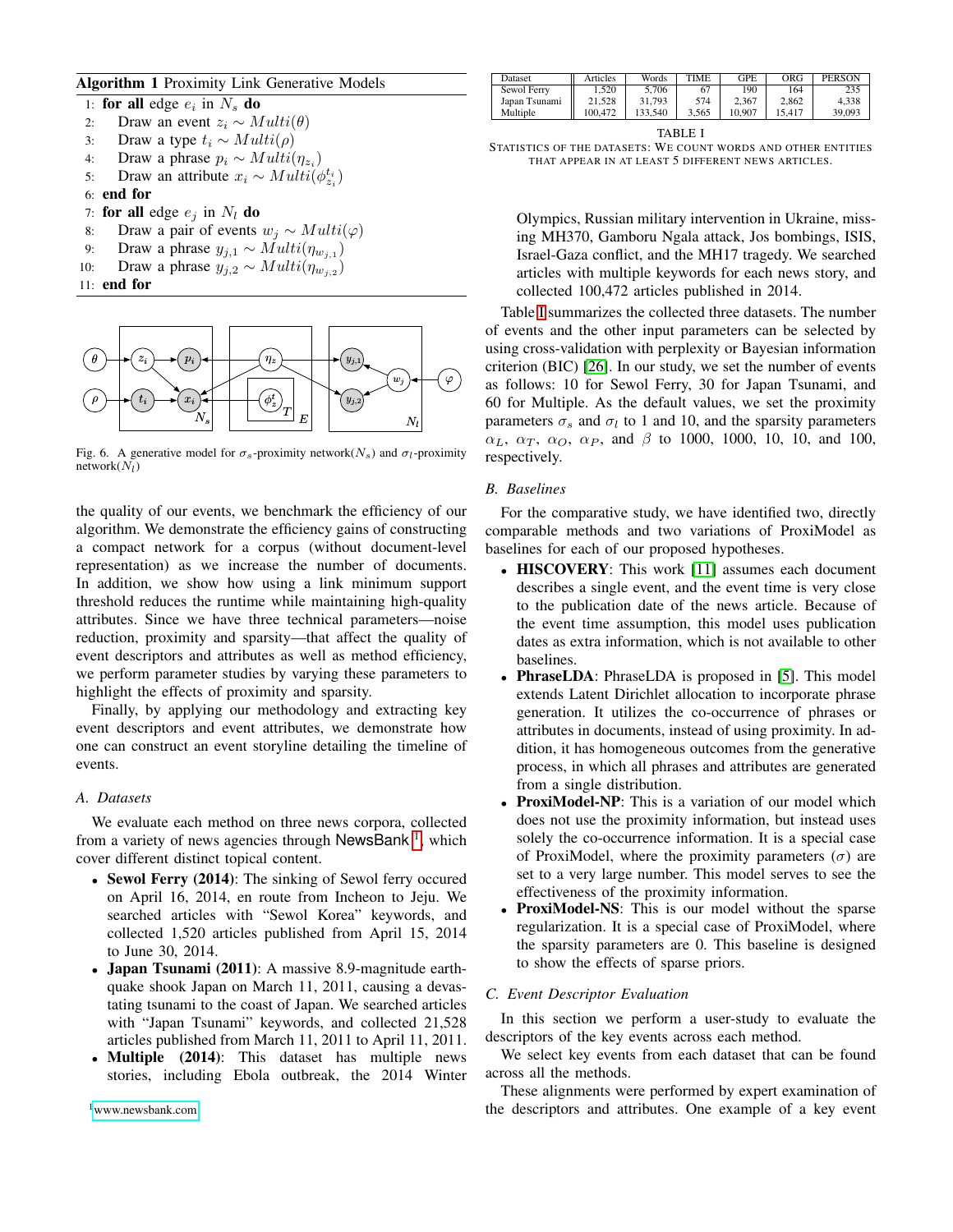| Method      | <b>HISCOVERY</b> | PhraseLDA                           | ProxiModel-NP        | ProxiModel-NS                       | ProxiModel                          |  |
|-------------|------------------|-------------------------------------|----------------------|-------------------------------------|-------------------------------------|--|
|             | ferry            | third mate                          | save life            | people in need                      | people in need                      |  |
|             | ship             | abandon ship                        | third mate           | two crew member                     | two crew member                     |  |
|             | people           | begin list                          | two crew member      | third mate                          | third mate                          |  |
|             | captain          | senior prosecutor                   | look whether         | arrest suspicion negligence abandon | arrest suspicion negligence abandon |  |
| Descriptors | passenger        | 30 minute                           | distress call        | look whether                        | look whether                        |  |
|             | crew             | make sharp turn                     | evacuation order     | senior prosecutor                   | evacuation order                    |  |
|             | rescue           | arrest warrant                      | sharp turn           | evacuation order                    | save life                           |  |
|             | sewol            | arrest suspicion negligence abandon | coast guard          | news agency                         | arrest warrant                      |  |
|             | miss             | look whether                        | inside ferry         | save life                           | senior prosecutor                   |  |
|             | official         | first mate                          | high school          | arrest warrant                      | four crew member                    |  |
|             | <b>SEOUL</b>     | <b>INCHEON</b>                      | <b>INCHEON</b>       | <b>MOKPO</b>                        | <b>MOKPO</b>                        |  |
| Attributes  | 2014-04-20       | 2014-04-19                          | 2014-04-19           | 2014-04-19                          | 2014-04-19                          |  |
|             | LEE JOON-SEOK    | <b>LEE JOON-SEOK</b>                | <b>LEE JOON-SEOK</b> | <b>LEE JOON-SEOK</b>                | <b>LEE JOON-SEOK</b>                |  |
|             | YANG JUNG-JIN    | YANG JUNG-JIN                       | YANG JUNG-JIN        | YANG JUNG-JIN                       | YANG JUNG-JIN                       |  |
|             | TABLE II         |                                     |                      |                                     |                                     |  |

<span id="page-6-1"></span>



<span id="page-6-2"></span>Fig. 7. The evaluation of descriptors of the aligned key events generated by different methods

used in our evaluation is: "captain arrested on suspicion of negligence" in 4/19/2014 which was reported in a news article: "senior prosecutor Yang Jung-jin said the ferry captain, Lee Joon-seok, 68, faces five charges including negligence of duty and violation of maritime law." [2](#page-6-0)

We found 4 events in Sewol Ferry, 10 events in Japan Tsunami, and 16 events in Multiple datasets. For each key event, we collected the top 10 descriptors from each method, combined and shuffled them to make a method-blind list of descriptors. We then asked four participants, who are very familiar with each event and have first read multiple articles for further familiarity, to label each descriptors into the following categories A to C: (A) key descriptors, (B) vague or auxiliary descriptors, and (C) not related. The agreement of the labels by the four participants was measured as 0.67 in Fleiss' kappa [\[6\]](#page-9-26), indicating substantial agreement.

We show an example of aligned key events in Sewol Ferry and the top 10 descriptors and the associated attributes from each methods in Table [II.](#page-6-1) Figure [7](#page-6-2) shows the distribution of labels for each method. The phrase-based methods have smaller proportions of B labels than the word-based method, HISCOVERY. In addition, the results show that modeling proximity is important to find key descriptors for events.

#### <span id="page-6-4"></span>*D. Event Attribute Evaluation*

We use a positive and negative set of event attributes for event attribute evaluation. We define a positive set of event attributes as follows: all attributes in a positive set related to one specific event.

We generated a candidate list of attribute sets and labelled them manually. Table [III](#page-6-3) shows some of the annotated event attribute sets.

<span id="page-6-0"></span><sup>2</sup>The article can be found in<http://goo.gl/0jW2dO>

|                          | Time                                          | Location         | Phrase              |  |  |  |
|--------------------------|-----------------------------------------------|------------------|---------------------|--|--|--|
|                          | $2011 - 03 - 11$                              | <b>HAWAII</b>    | tsunami warning     |  |  |  |
| $\ddot{}$                | 2011-03-16                                    | <b>FUKUSHIMA</b> | nuclear power plant |  |  |  |
| $\overline{\phantom{a}}$ | $2011 - 03 - 11$                              | <b>CHERNOBYL</b> | cooling system      |  |  |  |
| $\overline{\phantom{a}}$ | 2011-03-16<br>spend fuel pool<br><b>TOKYO</b> |                  |                     |  |  |  |
|                          | Positive and negative examples of Base        |                  |                     |  |  |  |

|   | Time                                                  | Location      | Phrase          | Org.             |  |  |  |
|---|-------------------------------------------------------|---------------|-----------------|------------------|--|--|--|
|   | $2011 - 03 - 11$                                      | <b>SENDAI</b> | relief effort   | <b>RED CROSS</b> |  |  |  |
|   | 2011-03-19                                            | <b>TOKYO</b>  | radiation level | <b>TEPCO</b>     |  |  |  |
| ۰ | <b>CHERNOBYL</b><br>$2011 - 03 - 12$                  |               | cooling system  | <b>TAEA</b>      |  |  |  |
| ۰ | 2011-03-12<br>UN<br><b>LIBYA</b><br>sweep away        |               |                 |                  |  |  |  |
|   | Positive and negative examples of Base + Organization |               |                 |                  |  |  |  |

|                          | Time                                            | Location         | Phrase               | Person.             |  |  |  |
|--------------------------|-------------------------------------------------|------------------|----------------------|---------------------|--|--|--|
| $+$                      | $2011 - 03 - 11$                                | <b>FUKUSHIMA</b> | stay indoors         | <b>NAOTO KAN</b>    |  |  |  |
| $+$                      | 2011-03-17                                      | <b>FUKUSHIMA</b> | storage pool         | YUKIO EDANO         |  |  |  |
| $\overline{\phantom{a}}$ | 1979                                            | <b>UKRAINE</b>   | radioactive material | <b>NAOTO KAN</b>    |  |  |  |
| ۰                        | $2011 - 03 - 11$                                | <b>SENDAI</b>    | fuel rod             | <b>BARACK OBAMA</b> |  |  |  |
|                          | Positive and negative examples of Base + Person |                  |                      |                     |  |  |  |

<span id="page-6-3"></span>TABLE III EXAMPLES OF HUMAN ANNOTATED EVENT ATTRIBUTES

We compute the probability to generate a given set of attributes from one event as following:

$$
Pr(\tau | \mathbf{M}) = \sum_{e} Pr(e | \mathbf{M}) \prod_{a \in \tau} Pr(a | e),
$$

where M is a model, e is an event,  $\tau$  is a given labeled set of attributes, and a is an attribute in  $\tau$ .

Based on these probabilities, we rank the labelled sets of attributes to compute the area under the curve (AUC) of the receiver operator curve (ROC)—a curve showing the true positive rate against the false positive rate. This is a standard measure used in information retrieval to show the performance of a binary classifier as the discriminatory threshold is varied. We can see the performance of our model compared to other baselines in Table [IV.](#page-7-0) While ProxiModel and ProxiModel-NS outperform the other baseline methods, ProxiModel has marginal improvement over ProxiModel-NS. We will address this difference between our sparse model, and non-sparse model in Section [IV-E3.](#page-7-1) Also, note that PhraseLDA has lower AUC than ProxiModel, especially in Organization and Person because of using a single distribution for attributes and phrases.

#### *E. Parameter Studies*

There are three main parameters in ProxiModel to control the noise reduction: (1) link minimum support, (2) proximity measures, and (3) sparsity of learning parameters. In the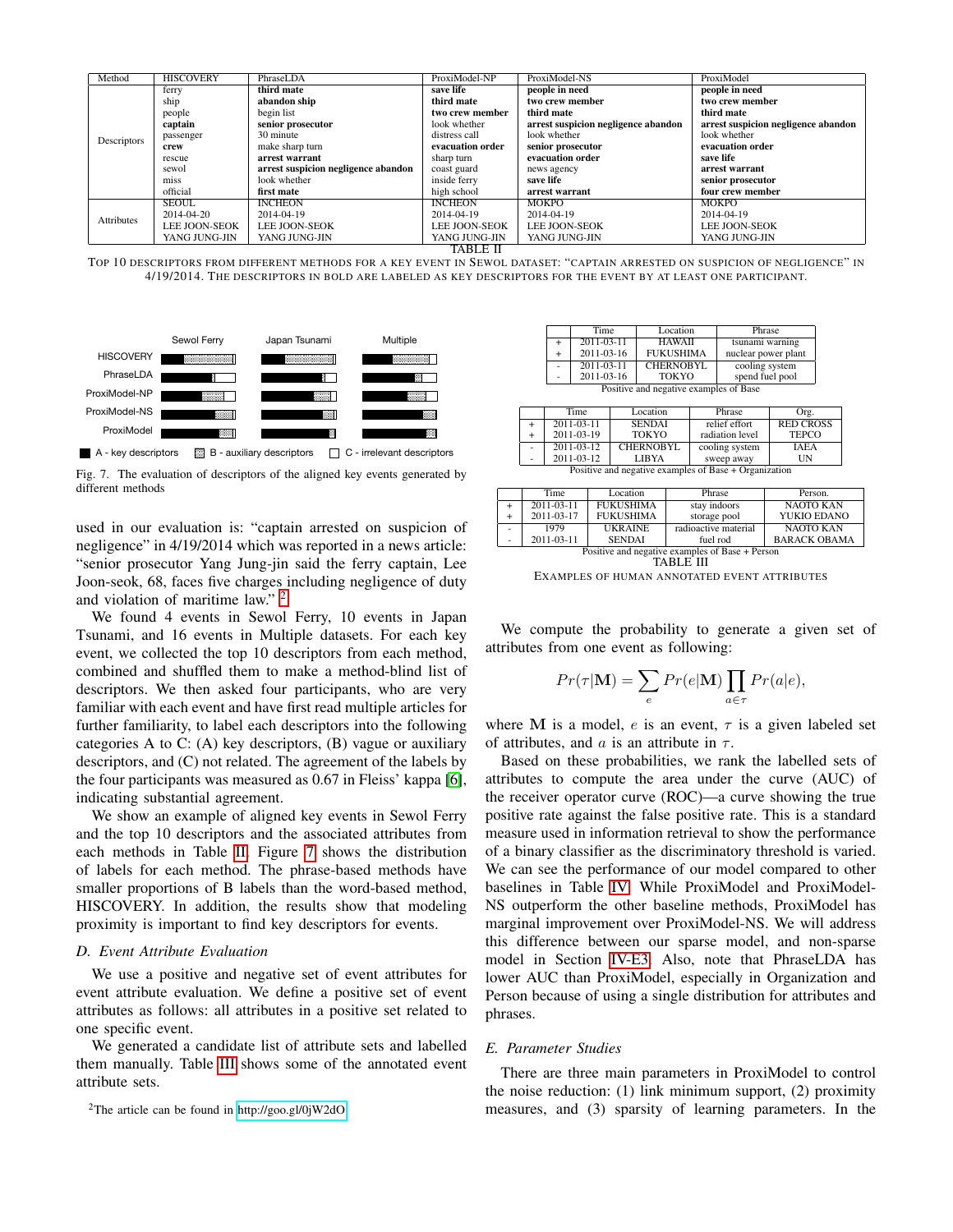|               | <b>HISCOVERY</b> | PhraseLDA | ProxiModel-NP | ProxiModel-NS | ProxiModel |  |
|---------------|------------------|-----------|---------------|---------------|------------|--|
| Sewol Ferry   |                  |           |               |               |            |  |
| Base          | 0.5217           | 0.7971    | 0.6102        | 0.8010        | 0.8103     |  |
| Org.          | 0.5190           | 0.6659    | 0.5111        | 0.6983        | 0.6944     |  |
| Person        | 0.5144           | 0.6105    | 0.5308        | 0.6385        | 0.6455     |  |
| Japan Tsunami |                  |           |               |               |            |  |
| Base          | 0.5149           | 0.6018    | 0.5212        | 0.6854        | 0.6976     |  |
| Org.          | 0.4754           | 0.5018    | 0.5594        | 0.7648        | 0.7688     |  |
| Person        | 0.6093           | 0.5334    | 0.5291        | 0.6710        | 0.6948     |  |
| Multiple      |                  |           |               |               |            |  |
| <b>Base</b>   | 0.5928           | 0.7139    | 0.6272        | 0.7310        | 0.7351     |  |
| Org.          | 0.6254           | 0.6740    | 0.6170        | 0.7564        | 0.7431     |  |
| Person        | 0.5409           | 0.6688    | 0.6504        | 0.7605        | 0.7660     |  |
| <b>TABLE</b>  |                  |           |               |               |            |  |

<span id="page-7-0"></span>EVENT RETRIEVAL TASK EVALUATED USING AUC: BOLD NUMBERS INDICATE SIGNIFICANTLY BETTER RESULTS THAN OTHER METHODS.



<span id="page-7-2"></span>following sections, we show how these parameters affect the model's performance.

*1) Link Minimum Supports:* Because ProxiModel leverages data redundancy, it naturally places higher emphasis on larger link-weights. Taking this into consideration, we apply a minimum support to links in order to reduces the number of trivial links and thus enhance the efficiency of the algorithm. In the Japan tsunami dataset, more than 96% of links have less than 1.0 weight. By removing small weight links, we have comparable results in quality, but better efficiency.

In Figure [8,](#page-7-2) we analyze both our performance as a measure of area under curve of ROC and our runtime performance as we vary the link minimum support parameter. We show the performance of ProxiModel in AUC against different values of link minimum support,  $l_{minsup}$ . When  $l_{minsup}$  is too large, the performance is degraded due to the loss of important information. For all our datasets, we set  $l_{minsup}$  to 10.

In Figure  $11(a)$ , as we increase the minimum support, proximity networks become sparser, leading to improved efficiency and better runtime.

*2) Proximity:* In Section [IV-D,](#page-6-4) experiments showed Proxi-Model outperforming ProxiModel-NP (non-proximity). In this section we vary  $\sigma$  to control our proximity parameter and analyze its effect on retrieval performance. In Figure [9,](#page-7-3) we show the performance of our model in AUC with variants with different proximity parameters( $\sigma$ ) for  $N_s$ . We notice peaks around one in the all figures, but we have significant drops for Organization and Person performance when  $\sigma > 2$ . As we addressed in Section [III-B,](#page-2-3) proximity is related to the information propagation within a document. When  $\sigma$  is large, the proximity network captures long range information propagation. For smaller  $\sigma$ , only near-by information is propagated. Analyzing Figure [9,](#page-7-3) we can see indication that for organizations and persons, information is generally propagated in relatively shorter range when compared to location and

<span id="page-7-3"></span>

<span id="page-7-4"></span>Fig. 10. Sparsity vs Non-sparsity: Location and Time

time information while enjoying long-range propagation. As such, this motivates setting the proximity parameters for each attribute.

<span id="page-7-1"></span>*3) Sparsity:* As mentioned previously, ProxiModel demonstrated marginal improvement over ProxiModel-NS, which was shown to not be statistically significant in Table [IV.](#page-7-0) While objectively performance is marginal, we observe however that sparsity affects the interpretability of the learned parameters. For example, Figure [10](#page-7-4) shows the learned parameters – location distribution and time distributions – for the fire explosion that occurred in the Fukushima nuclear power plant on March 15th. Unlike non-sparse models which display many peaks and thus conflicting information, ProxiModel appears sparse displaying single peaks in the location distribution and time distribution. These are significantly more human-interpretable.

# *F. Efficiency Analysis*

To understand the run-time efficiency of our methodology, we measure the run-time of ProxiModel using our Multiple dataset, which has approximately 100k documents combined from a variety of sources. We measure runtime as we incrementally increase corpus size. Figure [11\(b\)](#page-8-3) demonstrates empirically run-time is linear in terms of the number of documents. We then vary the number of events parameter and observe run-time performance. From Figure [11\(c\)](#page-8-4) we can see that runtime is quadratic in relation to number of events. As this parameter is usually small (a small number of events), this is less significant than linearity with respect to corpus size.

# *G. Visualization*

We use ProxiModel to learn Japan Tsunami events and their connections, and visualize them in Figure [1.](#page-1-0) An event is represented by a circle with a radius proportional to its probability in event distribution  $\theta$ . Each event is described by a list of top 6 event descriptors from  $\eta_z$  in conjunction with top event attributes (e.g., time, location, organization, persons) from  $\phi$ . For some events, there could be no relevant event attributes for a certain type. When  $\sum_i \hat{e}^{s,t}_{i,j,z} < 1$  for a top event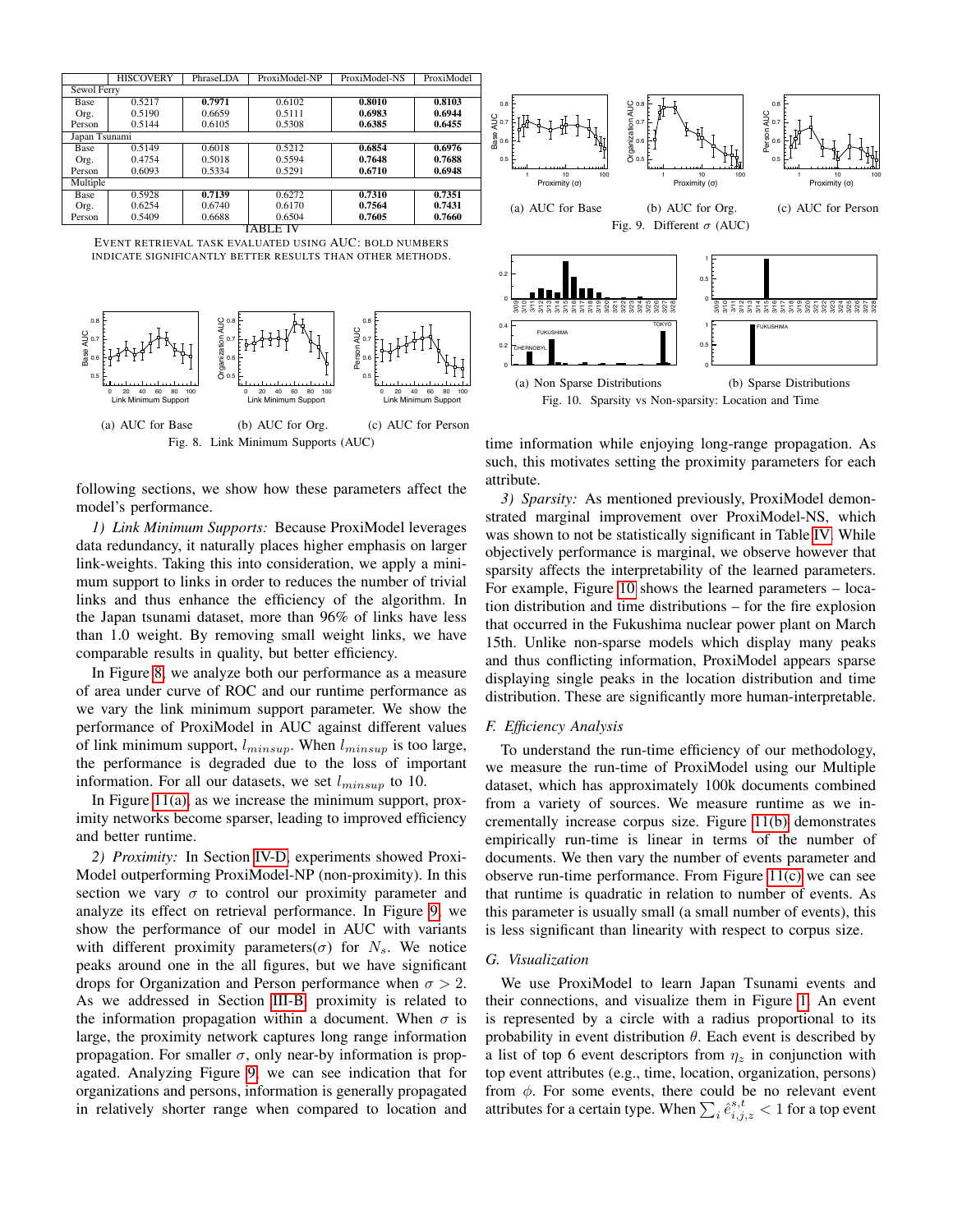

<span id="page-8-3"></span><span id="page-8-2"></span>attribute  $j$  of an event  $z$ , the top event attribute is ignored and shown as –. This combination of human-interpretable, multiword phrases with event attributes help an individual to better understand each event.

In addition, links between events are drawn based on  $\varphi$ . Since we impose sparsity on  $\varphi$ , there are only a few nontrivial links between events. Each line width is proportional to its probability in event link distribution  $\varphi$ . The links between events help chain related events together naturally forming an easy-to-interpret branching timeline story. By systematically traversing this event graph, one can naturally construct a storyline of the significant events surrounding the Japan nuclear disaster.

## V. RELATED WORK

<span id="page-8-0"></span>With the explosion of digitalized news data, identifying and organizing news articles into events has emerged as a key method of improving access and reuse of these large news collections. Many attempts have been made to extract events from text corpora. These approaches can be categorized into NLP-based contextual analysis approaches and data mining approaches.

In the NLP literature, many approaches employ rich features to model event extraction as a parsing problem. McClosky *et al.* perform event extraction by creating a tree of eventargument relations and using this as a representation for reranking of the dependency parser [\[14\]](#page-9-27). NLP event extraction techniques have even been applied to extracting biomedical events from text literature such as binding, regulation, and gene-protein interactions; these techniques rely on a rich feature-set for classification [\[16\]](#page-9-28). Other methods employ tagging and matching specified event patterns to perform largescale event extraction; redundancy is reduced by automatically generating rulesets for event merging [\[1\]](#page-9-29). While these NLP-based methods often obtain high-quality results, their dependency on parsing, user-defined patterns, and annotated data reduces effectiveness across multiple sources. While these methods may show acceptable performance in a closed-domain such as when the types of events are known before-hand, they suffer in an open-domain scenario.

In the data mining literature, a variety of methods have been introduced for extracting underlying events from news corpora. Using a probabilistic model that incorporates both content, time, and location information, Li *et al.* develop a unified generative model where, for each article, a single latent event generates observable event descriptors such as location, people, keywords and timestamps [\[11\]](#page-9-0). This HISCOVERY framework first applies NLP entity recognition tools to extract

persons, locations, and dates/times, then uses this data in its generative model. However, it makes the strong assumption that each news article references a single event, a requirement we relax in our probabilistic model. Other works have purely focused on extending topic models for identifying phrases, topical hierarchies, and entities in news corpora [\[7\]](#page-9-30), [\[21\]](#page-9-31).

<span id="page-8-4"></span>Other approaches in the data mining literature apply clustering and document relevancy measures to organize documents into coherent events. These method often employ heuristic clustering approaches based on intra-cluster similarity to agglomeratively form event clusters. Naughton *et al.* annotate sentences with event labels then aggregate these sentences into a structured form and create coherent event summaries [\[17\]](#page-9-32). They also apply machine learning to extract event-containing sentences and propose two metrics for event sentence clustering to identify, integrate, and summarize news events from multiple sources [\[18\]](#page-9-33). Further clustering approaches agglomeratively merge and prune event clusters to identify discriminative events [\[25\]](#page-9-34). Lam *et al.* cluster documents into events and detect new events by first extracting discriminative "concept terms", named entities, and other identifying information and using these features, cluster documents into existing and new events [\[8\]](#page-9-35). These clustering approaches are document-level event analysis, defining an event as a collection of topically related article. These works are not suitable for fine-grained event analysis.

## VI. CONCLUSIONS

<span id="page-8-1"></span>In this study, we address the problem of, given large, noisy comparable news corpora, extracting events, their identifying attributes along with interpretable descriptors. We design a novel event mining framework to integrate phrases, named entities, and time expressions to construct then cluster proximity networks to identify these hidden events. A key aspect of our approach involves utilizing proximity of information consistently found in corpus in order to model and propagate event information. By evaluating our approach on three news corpora with different topical contents, we validate our ability to generate concise, accurate, and interpretable key descriptors and attributes consistently beating the comparable baselines.

#### VII. ACKNOWLEDGEMENTS

Research was sponsored in part by U.S. Army Research Lab. under Cooperative Agreement No. W911NF-09- 2-0053 (NSCTA), DARPA under Agreements No. W911NF-17-C-0099 and FA8750-19-2-1004, National Science Foundation IIS 16-18481, IIS 17-04532, and IIS-17-41317, DTRA HDTRA11810026, and grant 1U54GM114838 awarded by NIGMS through funds provided by the trans-NIH Big Data to Knowledge (BD2K) initiative (www.bd2k.nih.gov). Any opinions, findings, and conclusions or recommendations expressed in this document are those of the author(s) and should not be interpreted as the views of any U.S. Government. The U.S. Government is authorized to reproduce and distribute reprints for Government purposes notwithstanding any copyright notation hereon.